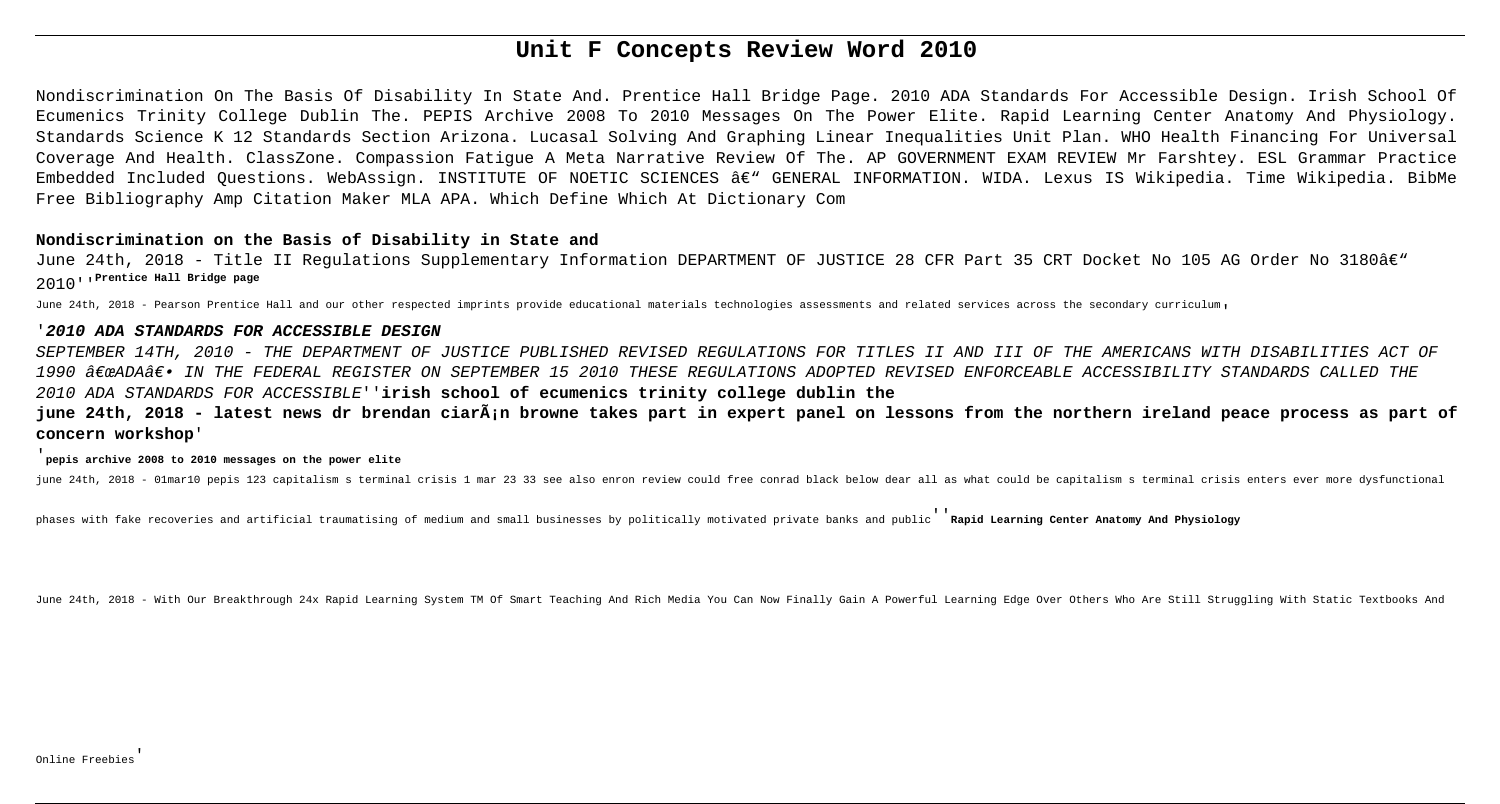#### '**Standards Science K 12 Standards Section Arizona**

June 23rd, 2018 - Per A R S §38 431 02 all notices of the public meetings for the Arizona Department of Education can be accessed by clicking the link below'

## '**lucasal Solving and Graphing Linear Inequalities Unit Plan**

**June 20th, 2018 - Introduction Solving and Graphing Linear Inequalities is a unit addressed in Algebra I The lesson plans created for this unit will review solving and graphing inequalities in one dimension and**'

## '**WHO Health financing for universal coverage and health**

August 11th, 1991 - Health financing for universal coverage and health system performance concepts and implications for policy Joseph Kutzin a a Health Systems Financing World Health Organization 20 avenue Appia 1211 Geneva 27 Switzerland'

### '**CLASSZONE**

JUNE 21ST, 2018 - CLASSZONE BOOK FINDER FOLLOW THESE SIMPLE STEPS TO FIND ONLINE RESOURCES FOR YOUR BOOK'

### '**COMPASSION FATIGUE A META NARRATIVE REVIEW OF THE**

JUNE 20TH, 2018 - OBJECTIVE THE PURPOSE OF THIS REVIEW WAS TO CRITICALLY EXAMINE THE CONSTRUCT OF COMPASSION FATIGUE AND TO DETERMINE IF IT IS AN ACCURATE DESCRIPTOR OF WORK RELATED STRESS IN HEALTHCARE PROVIDERS AND

june 21st, 2018 - online homework and grading tools for instructors and students that reinforce student learning through practice and instant feedback'

#### **, INSTITUTE OF NOETIC SCIENCES ' GENERAL INFORMATION**

June 23rd, 2018 - In depth overview of the Institute of Noetic Sciences' work mission vision history publications and other offerings available at their IONS campus in Petaluma California ' USA,, WID**A** 

June 22nd, 2018 - WIDA supports academic language development and academic achievement for linguistically diverse students through high quality standards assessments research and professional development for

### A VALID TARGET VARIABLE FOR INTERVENTION'

## '**AP GOVERNMENT EXAM REVIEW Mr Farshtey**

June 24th, 2018 - The collection of review materials below is designed to help you hit the highlights of the various units of study the key word is help The purpose is not to re teach the year in frenetic cram sessions nor to overwhelm you with more and more stuff'

# '**ESL Grammar Practice Embedded Included Questions**

June 23rd, 2018 - The Guitar Player Jan Vermeer 1672 An embedded or included question is always a noun clause It is the object of the verb as in the following sentence I don t know where the supermarket is where the supermarket is is a noun clause the object of the verb know' '**webassign**